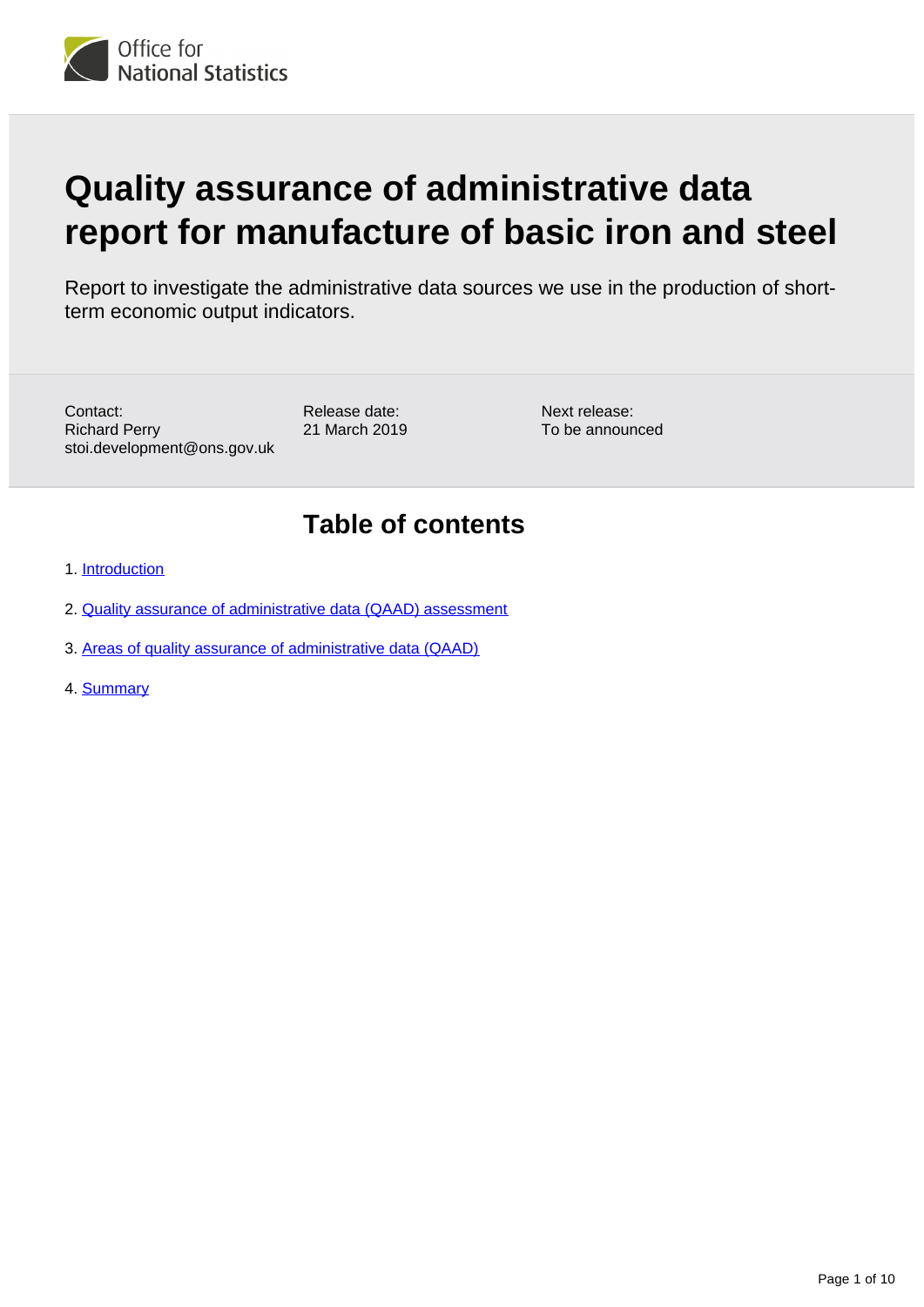# <span id="page-1-0"></span>**1 . Introduction**

# **1.1 Background**

National Accounts and Economic Statistics (NAES) within the Office for National Statistics (ONS) collect data from the International Steel Statistics Bureau (ISSB) on activities for the manufacture of basic iron and steel. These data form one source in the calculation of short-term economic output indicators, namely gross domestic product (GDP (O)) and Index of Production (IoP) for the UK.

This report outlines the process data take from initial collection through to the output of the release. It identifies potential risks in data quality and accuracy as well as details of how those risks are mitigated.

This report forms the latest in a series of quality assurance of administrative data (QAAD) reports produced by NAES to investigate the administrative data sources we use in the production of short-term economic output indicators as set out by the [UK Statistics Authority.](https://www.statisticsauthority.gov.uk/monitoring-and-assessment/monitoring/administrative-data-and-official-statistics/) This report specifically focuses on our administrative data use for the basic iron and steel industry (SIC 24.1-3) and does not cover SIC 24.4-5 – other basic metals casting.

Separate industries where we apply administrative data will be considered in other QAAD reports in the series.

Further information relating to quality and methodology for the short-term economic output indicators can be found in our [Gross domestic product, preliminary estimate](https://www.ons.gov.uk/economy/grossdomesticproductgdp/bulletins/grossdomesticproductpreliminaryestimate/octtodec2016) report and our [UK Index of Production Quality and](https://www.ons.gov.uk/economy/nationalaccounts/uksectoraccounts/qmis/indexofproductionqmi)  [Methodology Information report](https://www.ons.gov.uk/economy/nationalaccounts/uksectoraccounts/qmis/indexofproductionqmi).

# **1.2 Standard Industrial Classification (SIC) Overview**

The activities of manufacture of basic metals cover all activities under UK SIC 2007 division 24.

Based on the "[UK Standard Industrial Classification \(2007\)](http://www.ons.gov.uk/ons/guide-method/classifications/current-standard-classifications/standard-industrial-classification/index.html)" the industry is classified to five groups:

- 24.1 Manufacture of basic iron and steel and of ferro-alloys
- 24.2 Manufacture of tubes, pipes, hollow profiles and related fittings, of steel
- 24.3 Manufacture of other products of first processing of steel
- 24.4 Manufacture of basic precious and other non-ferrous metals
- 24.5 Casting of metals

We are interested in iron and steel, excluding other metals, and investigating the administrative data source feeding in SIC 24.1, 24.2 and 24.3.

According to the Inter Department Business Register (IDBR)<sup>1</sup> there were 1,190 enterprises classified under SICs 24.1, 24.2 and 24.3 in September 2017. This is an increase of approximately 95 enterprises (8.7%) from the previous year.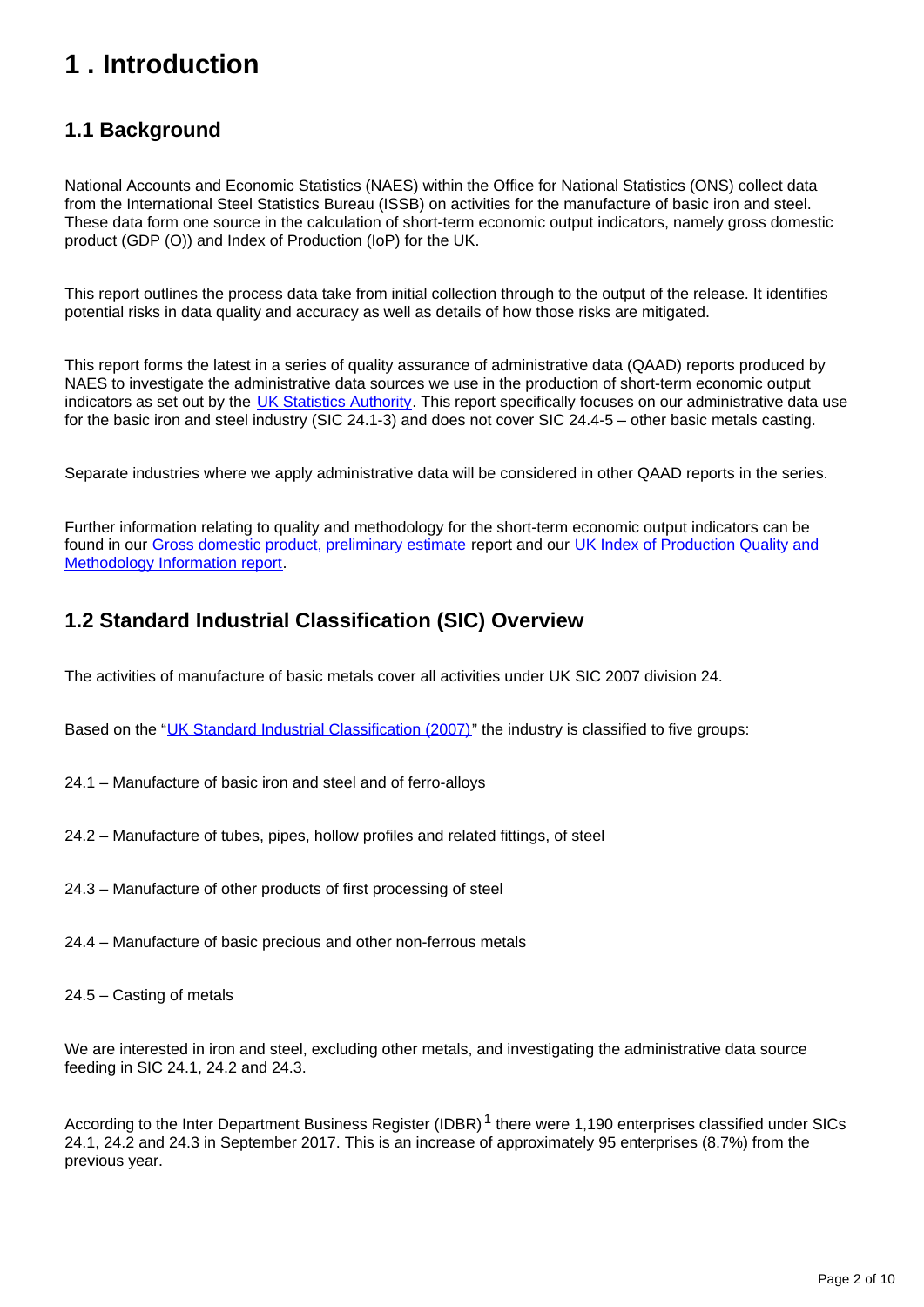Most of the enterprises within these three SICs for 2017 were allocated to 24.1, with 800 enterprises (67%). Within the three SICs, there were 790 enterprises with fewer than five employees (66%), compared with 185 enterprises with 20 or more employees (15%).

Of the 1,190 enterprises in the three SICs, the annual turnover of 745 (62%) enterprises were below £200,000.

980 (82%) enterprises had registered turnover below £2 million, with only 20 enterprises in total having registered turnover over £50 million.

The figures above are based on a download of IDBR and rounded to the nearest five. These data do not align with information provided by ISSB. ISSB has many fewer businesses classified to SICs 24.1 to 24.3 than ONS has on the IDBR. It is possible that IDBR contains misclasses. ISSB has more accurate data, however, even ISSB may be missing some businesses, so may not be 100% trustworthy. This requires further work. ISSB may be missing some businesses but is close to 100% trustworthy. This makes the ISSB data source extremely valuable to the ONS as a much more accurate data source than our own.

#### **Notes for: Introduction**

1. The [Inter-Departmental Business Register \(IDBR\)](http://www.ons.gov.uk/ons/about-ons/products-and-services/idbr/index.html) is a comprehensive list of UK businesses that is used by government for statistical purposes. It provides the main sampling frame for business surveys carried out by both the ONS and other government departments. It is also an important data source for analyses of business activity.

# <span id="page-2-0"></span>**2 . Quality assurance of administrative data (QAAD) assessment**

# **2.1 UK Statistics Authority QAAD toolkit**

The assessment of our administrative data sources has been carried out in accordance with the UK Statistics [Authority Quality Assurance of Administrative Data toolkit.](https://www.statisticsauthority.gov.uk/publication/administrative-data-quality-assurance-toolkit/)

Each administrative data source investigated has been evaluated according to the toolkits risk and profile matrix (Table 1) reflecting the level of risk to data quality and the public interest profile of the statistics.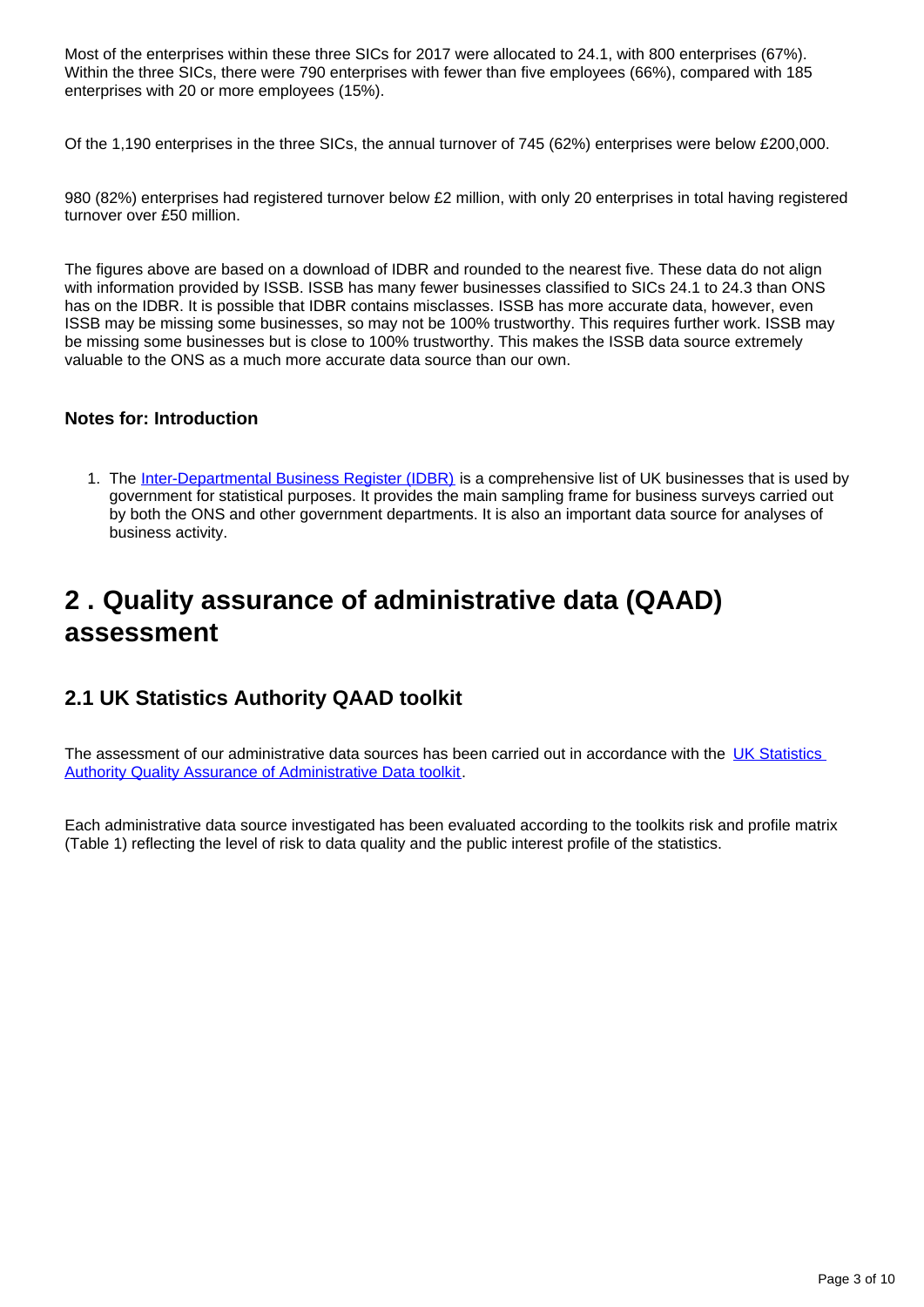Table 1: UK Statistics Authority quality assurance of administrative data (QAAD) risk and profile matrix

| Level of risk of<br>quality concerns | <b>Public interest profile</b>                                       |                                                                       |                                                                    |  |
|--------------------------------------|----------------------------------------------------------------------|-----------------------------------------------------------------------|--------------------------------------------------------------------|--|
|                                      | Lower                                                                | <b>Medium</b>                                                         | <b>Higher</b>                                                      |  |
| Low                                  | Statistics of lower<br>quality concern and<br>lower public interest  | Statistics of low quality<br>concern and medium public<br>interest    | Statistics of a low quality concern<br>and higher public interest  |  |
|                                      | [A1]                                                                 | [A1/A2]                                                               | [A1/A2]                                                            |  |
| Medium<br>High                       | Statistics of medium<br>quality concern and<br>lower public interest | Statistics of medium quality<br>concern and medium public<br>interest | Statistics of medium quality concern<br>and higher public interest |  |
|                                      | [A1/A2]                                                              | [A2]                                                                  | [A2/A3]                                                            |  |
|                                      | Statistics of higher<br>quality concern and<br>lower public interest | Statistics of higher quality<br>concern and medium public<br>interest | Statistics of higher quality concern<br>and higher public interest |  |
|                                      | [A1/A2/A3]                                                           | [A3]                                                                  | [A3]                                                               |  |

Source: Office for National Statistics

The toolkit outlines four specific areas for assurance and the rest of this report will focus on these areas in turn. These are:

- operational context and administrative data collection
- communication with data supply partners
- quality assurance principles, standards and checks applied by data suppliers
- producer's quality assurance investigations and documentation

In the assurance of our data source, we have chosen to give a separate risk and profile matrix score (Table 1) for each of the four areas of assurance. This will allow us to focus our investigatory efforts on areas of particular risk or interest to our users (Table 2).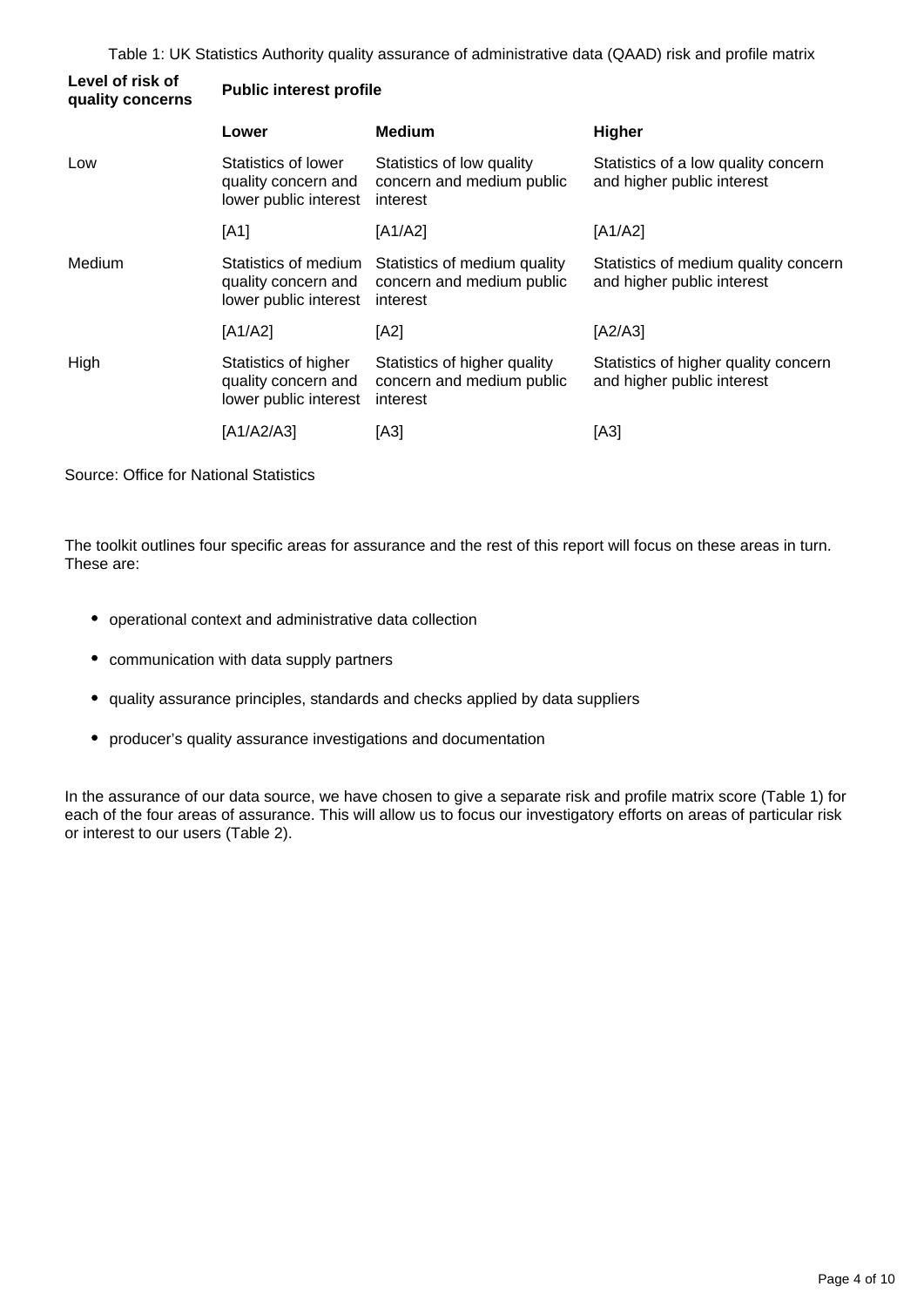# **2.2 Assessment and justification against the QAAD risk and profile matrix**

Table 2: QAAD risk and profile matrix assessment of administrative data used to measure activities of iron and steel

|                                                                        | Low | <b>Medium</b>  | High           |
|------------------------------------------------------------------------|-----|----------------|----------------|
|                                                                        | A1  | A <sub>2</sub> | A <sub>3</sub> |
| Operational context and<br>administrative data collection              | A1  |                |                |
| Communication with data<br>supply partners                             | A1  |                |                |
| Quality assurance principles, standards<br>and checks by data supplier | A1  |                |                |
| Producers quality assurance investigations and documentation A1        |     |                |                |

Source: Office for National Statistics

The risk of quality concern and public interest profile has been set as "low" due to the small contribution that the iron and steel statistics feed into the Index of Production (0.64%) and gross domestic product (0.1%).

As such, a score of A1 is deemed appropriate for this data source.

All scoring was based on the level of risk of the data and interest of our users. Results for each area of assurance for iron and steel are shown in Table 2. If you feel this report does not adequately provide this level of assurance or you have other feedback, please contact stoi.development@ons.gov.uk with your concerns.

# <span id="page-4-0"></span>**3 . Areas of quality assurance of administrative data (QAAD)**

### **3.1 Operational context and administrative data collection (QAAD matrix score A1)**

This relates to the need for statistical producers to gain an understanding of the environment and processes in which the administrative data are being complied and the factors which might increase the risks to the quality of the administrative data.

National Accounts and Economic Statistics (NAES) obtain monthly data from a survey the International Steel Statistics Bureau ([ISSB](http://www.issb.co.uk/about)) administrate. The **ISSB** is a company limited by guarantee. ISSB are part-owned by UK Steel and part-owned by Tata. Members of these two entities send data to them. ISSB are a leading supplier of global trade data for steel and raw materials. They output a series of articles and analysis to their website throughout the year and produce statistical and economic reports on the data they receive. They maintain a detailed database of the imports and exports of steel and steelmaking raw materials for more than 50 steel producing nations, collectively accounting for 97% of global steel output. This high level of coverage also allows an accurate assessment of the trade flows for those countries for which we cannot obtain national trade data. 100% of the companies that make iron and steel in the UK are included, however, there are some companies making downstream products that they do not collect data for.

Their database consists of monthly import and export data for over 50 steel producing nations split by 6-digit Harmonised System tariff code. They have volumes (in tonnes), and values (cost insurance and freight prices for imports and free on board prices for exports).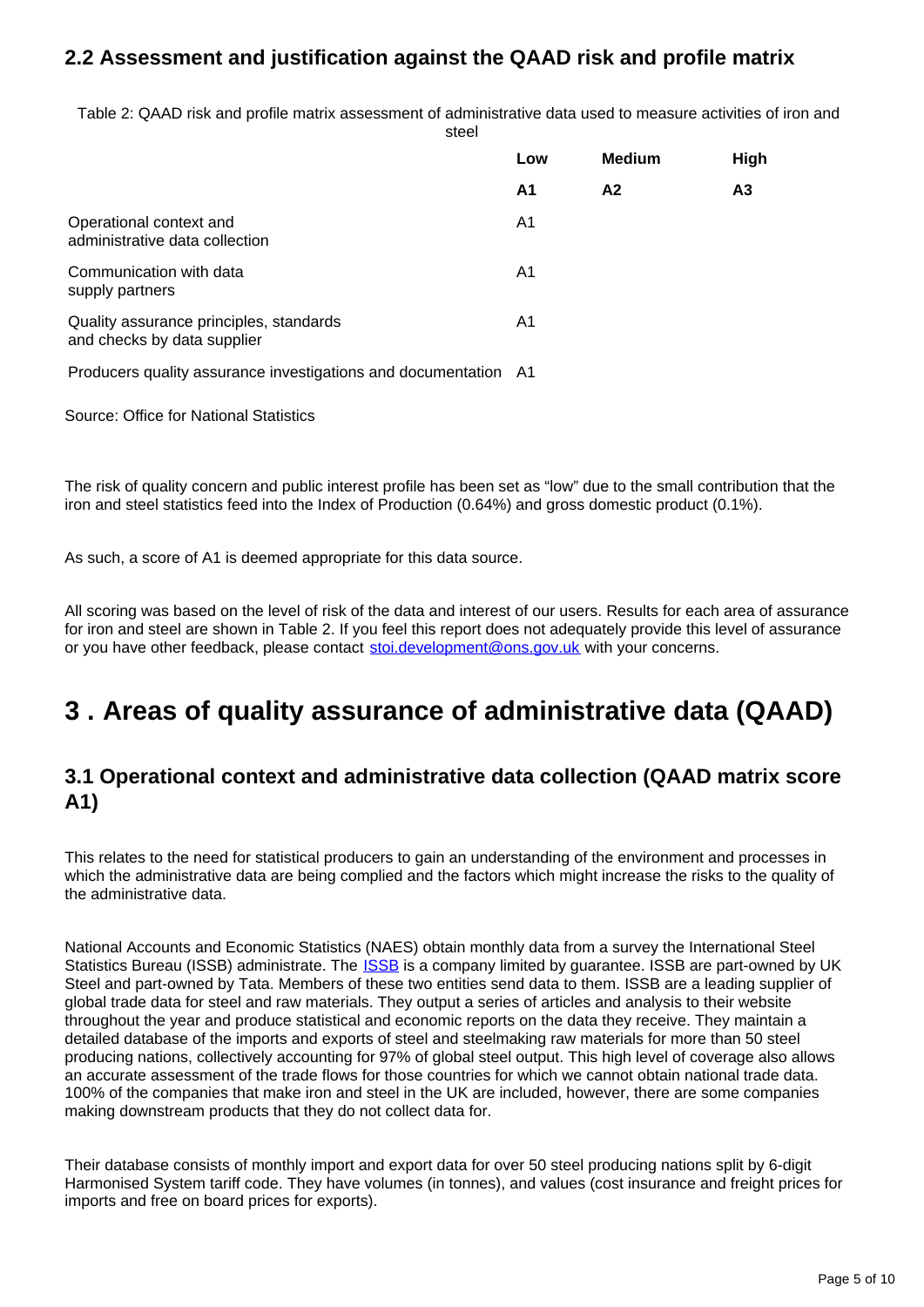This monthly data is important to NAES as a guide for short term indicators.

Most of the data is collected online via their central computer system (see Note). Some steelworks fill in forms on Microsoft Excel which are sent via email.

Businesses have guidance notes on how to complete the forms. They were, however, written in the late 1980s when the method of sending data to ISSB, via forms, was created. They explain product definitions so that the correct tonnage or value is reported each month. ISSB assumes each company still apply the same rules, with knowledge of these procedures being passed down internally throughout the years.

ISSB state that the overall industry reports they send to government are as representative as possible, as energy data is a legal requirement. There is, however, no legal or contractual obligation for individual businesses to send ISSB data. Unless the business receives monthly reports from ISSB – which some do – then it is in their best interest to send ISSB data for ISSB to collate this information for reporting purposes. Tata, Liberty Steel and British Steel are the largest companies ISSB work with. Pressure can also be applied by UK steel. ISSB chases non-responders who have not returned figures by the second week of the month.

#### **Note:**

This is a central computer system used to collate information from businesses within a company registered for VAT in the UK which must declare despatches and arrivals within the European Community. It processes financial and statistical data on behalf of the Single European Market but also:

- sales and purchases of steel industry products, raw materials, fuel and energy items; this is for all transactions within the UK and European Community and countries in the rest of the world
- summarised financial data for sales and purchases of goods and services to be declared to HM Customs and Excise on a UK Value Added Tax (VAT) return
- summarised financial data for all transactions, external or internal

Tata and British Steel use this system, which allows ISSB to obtain delivery information from them. Liberty Speciality Steels no longer use this system due to changes in their computer software, and instead use "forms" via Excel which they need to fill in manually each month.

#### **Strengths:**

- 100% coverage
- non-responders chased
- data is a legal requirement sent to government

#### **Weaknesses:**

- guidance notes from 1980s
- some data collected via Excel spreadsheet
- no legal or contractual obligation for individual businesses to send ISSB data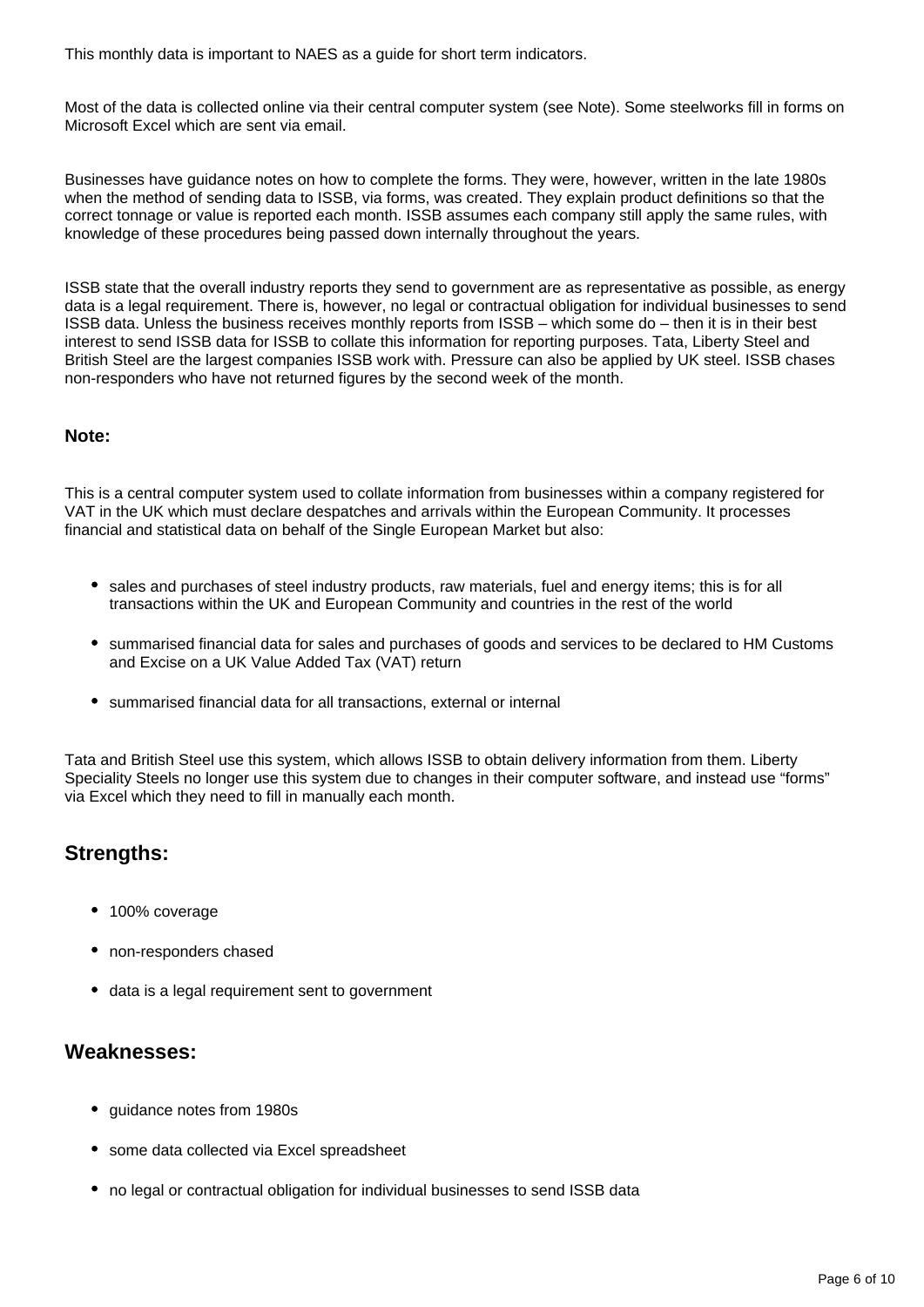# **3.2 Communication with data supply partners (QAAD matrix score A1)**

This relates to the need to maintain effective relationships with suppliers (through written agreements such as service level agreements or memoranda of understanding), which include change management processes and the consideration of statistical needs when changes are being made to relevant administrative systems.

The International Steel Statistics Bureau (ISSB) contact businesses directly if they wish to get figures corrected or explained. They chase non-responders by phone and e-mail if businesses have not returned figures by the second week of the month.

Certain reports have a set deadline so ISSB ensure that all the data is received on time, to provide an efficient service.

Both their CEO and Contracts Manager attend presentations throughout the year. The Contracts Manager distributes regular newsletters to customers and prospective customers via email. Their website is kept up to date with the latest trade information which customers can access via the online trade enquiry system, which they subscribe to.

ISSB have a contract with the Office for National Statistics (ONS) and a service level agreement in place with National Accounts and Economic Statistics (NAES).

NAES receives two emails a month from ISSB. The first contains preliminary data and the second the final report. NAES receives these two data deliveries and did meet face-to-face in early 2018, however, it has no regular contact with ISSB. The only time NAES contact ISSB is to chase late returns or query anomalous data. There has been a couple of ad-hoc requests outside of this, however these are in no way regular.

### **Strengths**

- service level agreement with ONS
- service contract with the Department for Business, Energy and Industrial Strategy (BEIS)
- regular monthly data and report
- website kept up to date with latest trade information

#### **Weaknesses**

• no regular communication with NAES

### **Next steps**

NAES to maintain newly established communication links developed during the writing of this report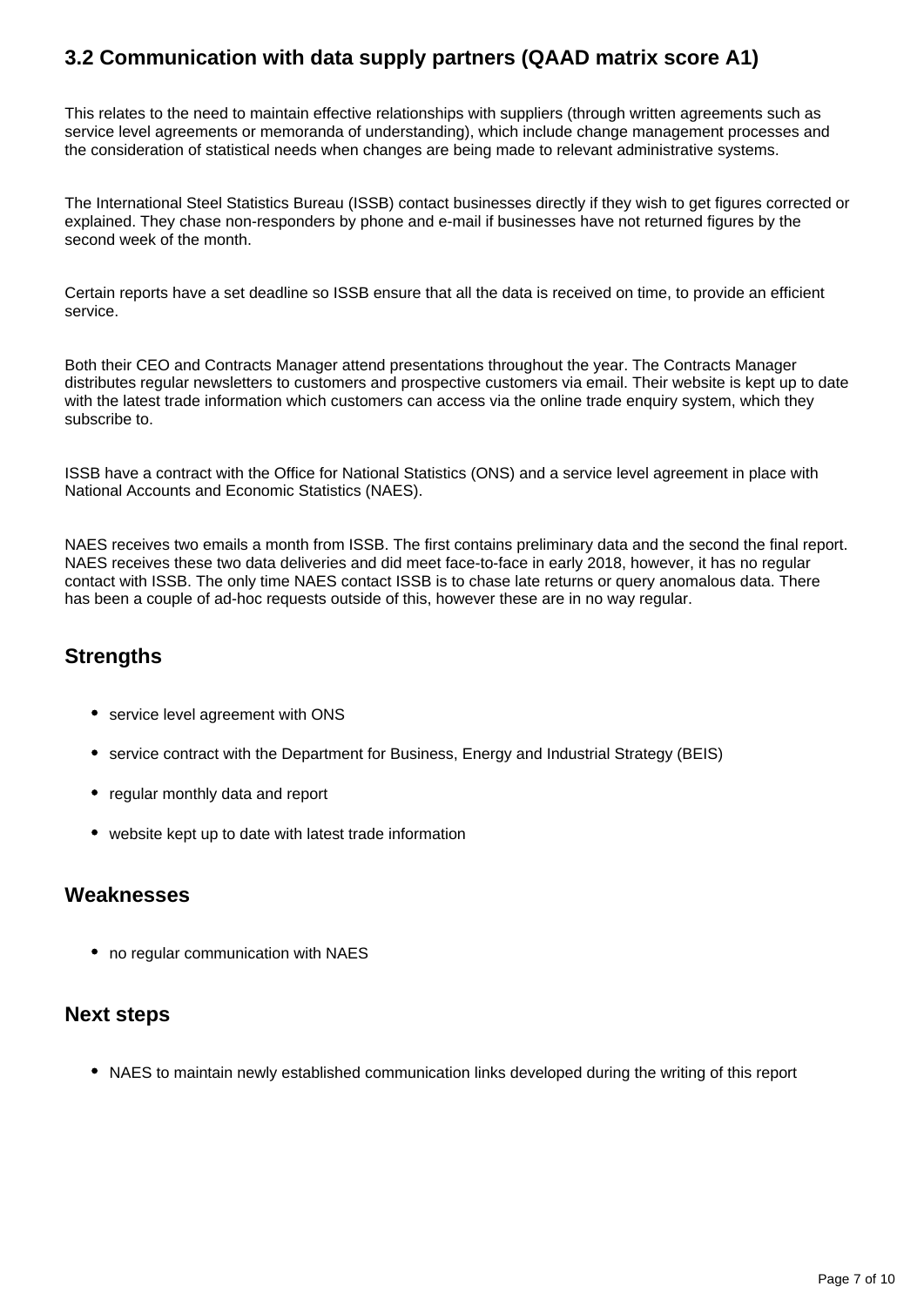### **3.3 Quality assurance principles, standards and checks by data supplier (QAAD matrix score A1)**

This relates to the validation checks and procedures undertaken by the data supplier, any process of audit of the operational system and any steps taken to determine the accuracy of the administrative data.

International Steel Statistics Bureau (ISSB) carry out the following quality assurance checks:

- returned data are automatically processed through an Excel macro, which transfers the data to a text file which is uploaded to their database
- ISSB have a specially designed programme through Microsoft Access called Client on which all the data is stored
- reports are built and ran through Business Objects (specialist software for producing reports), which is linked to Client

ISSB produce automated reports that alert them to any figures that appear higher or lower than expected. Some of these reports are run through Business Objects, to compare certain form numbers against each other to ensure a match. Client also runs its own checks; when the data is being uploaded a validation report is automatically produced, which highlights if the sum of values is correct, if data should or should not be in a certain place and so on.

This report also compares the current month's figures to previous months to ensure that there are no anomalous figures – if there are they check the figures that have been uploaded against what they have been sent. They would then contact the individual who sent the data asking them to double-check that it is correct. They often send NAES revisions, corrections or an explanation for why a certain product is higher or lower that month, for example, summer holiday, maintenance work on a furnace, and so on.

Changes are always discussed amongst the ISSB team with manager approval. There have been some changes in the last couple of years due to Tata selling a lot of their UK assets to British Steel and Liberty Steel. Tata are also changing the way in which they send their data to ISSB. They have regular discussions with those involved at Tata either in person or over the phone.

In addition to checking figures and contacting the data provider to query anomalous figures, ISSB also conduct an annual audit to ensure all data looks correct with monthly figures and previous annual data.

ISSB state: "There can be slight discrepancies due to product definitions but by and large, the data is an accurate representation of the market."

There are some monthly comparisons and revisions due to late responding steel-making businesses, but they are very small.

### **Strengths**

- automated checks
- error reports produced
- monthly comparisons and revisions
- two-way communications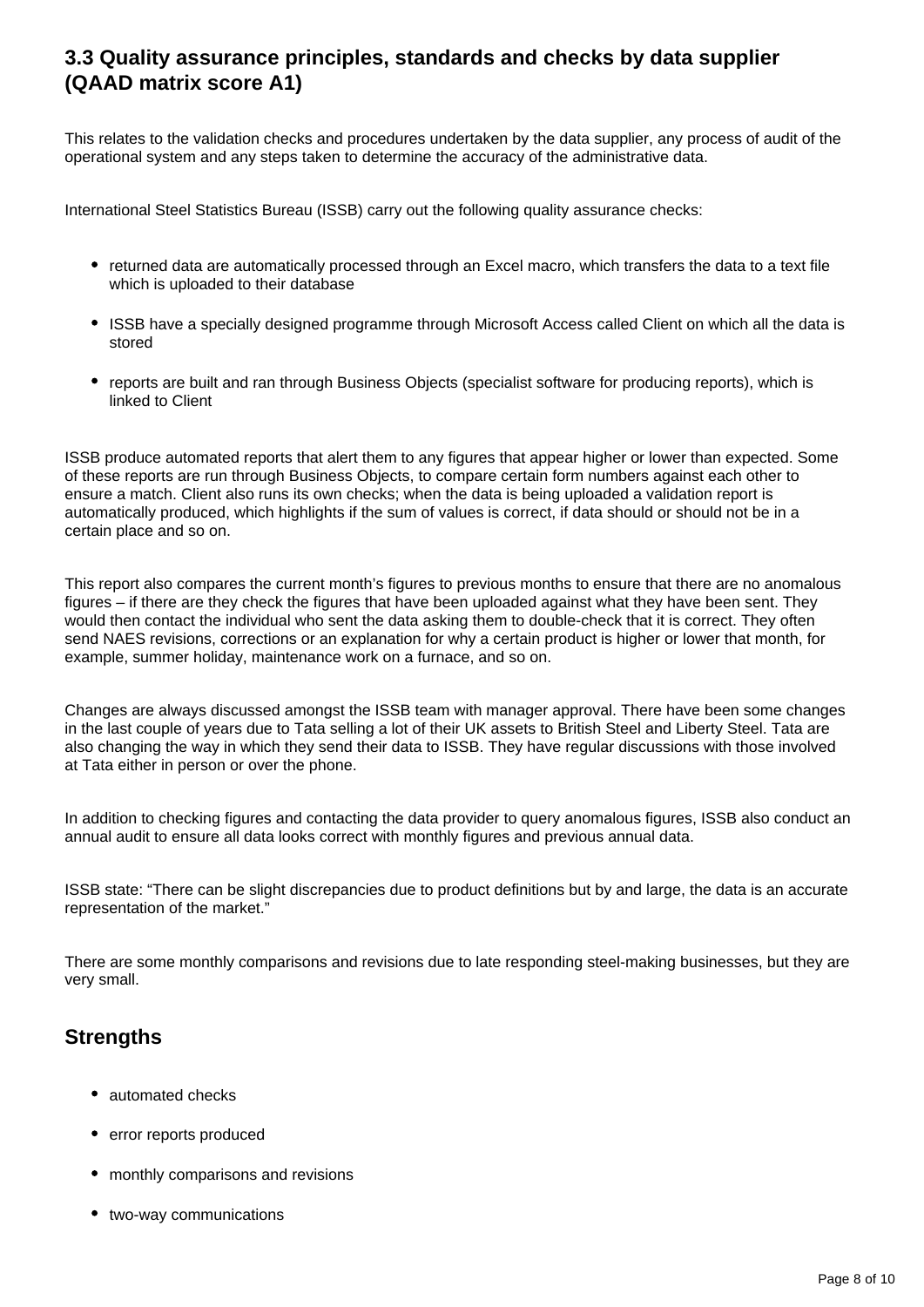#### **Weaknesses**

possible slight discrepancies due to product definitions

# **3.4 Producers quality assurance investigations and documentation (QAAD matrix score A1)**

This relates to the quality assurance conducted by the statistical producer, including corroboration against other data sources.

National Accounts and Economic Statistics (NAES) use trade data to produce aggregate figures for SIC 24.1 to 24.3. NAES pick up the previous year's figure to check for revisions; they state the figures are usually revised, but the revisions are very small.

NAES check the data for anomalies and when they find something amiss they investigate and contact the provider as required. The data are then entered on their spreadsheet, which weights and produces an index. The data is re-checked. If NAES are satisfied, all figures are uploaded to CORD (an internal ONS system) for the final output. NAES run with the data and compare with their forecast.

There are clear desk instructions for each step of the above processes.

NAES has limited communication with the International Steel Statistics Bureau (ISSB) and no communication with individual iron and steel making business or organisations, so there is little or no user engagement and limited feedback on the use of iron and steel statistics has been provided.

# **Strengths**

detailed instructions for producing figures, weights and index

#### **Weaknesses**

- limited quality assurance by NAES
- communication block

# <span id="page-8-0"></span>**4 . Summary**

In investigating the administrative source for the activities of iron and steel, National Accounts and Economic Statistics (NAES) consider the main strengths of the data for our purpose to be: